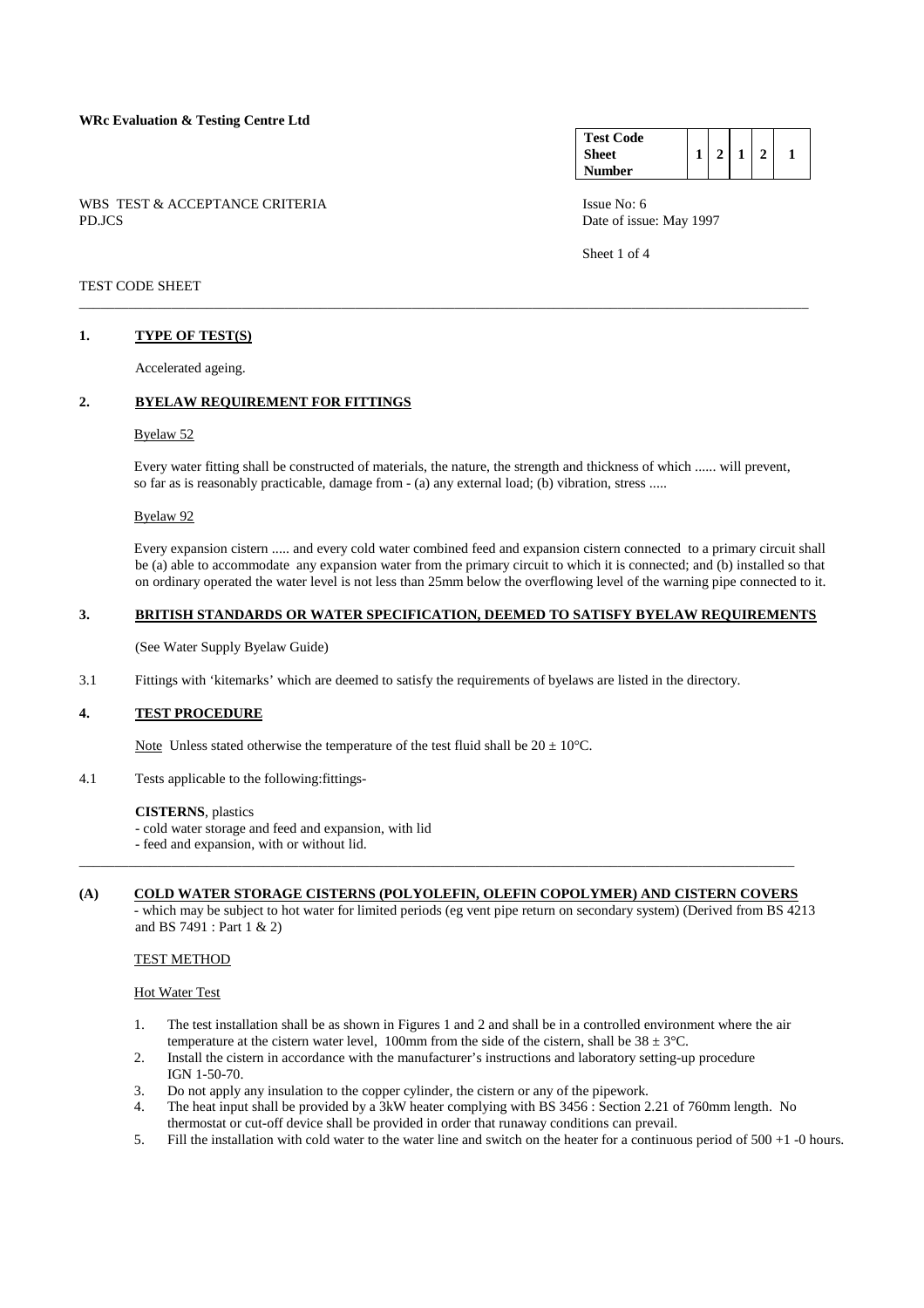| <b>Test Code</b> |  |  |  |
|------------------|--|--|--|
| <b>Sheet</b>     |  |  |  |
| <b>Number</b>    |  |  |  |

 Issue No: 6 Date of issue: May 1997

Sheet 2 of 4

6. At the end of this time switch off the heater and allow a period of  $24 \pm 1$  hours to elapse to permit cooling of the installation.

\_\_\_\_\_\_\_\_\_\_\_\_\_\_\_\_\_\_\_\_\_\_\_\_\_\_\_\_\_\_\_\_\_\_\_\_\_\_\_\_\_\_\_\_\_\_\_\_\_\_\_\_\_\_\_\_\_\_\_\_\_\_\_\_\_\_\_\_\_\_\_\_\_\_\_\_\_\_\_\_\_\_\_\_\_\_\_\_\_\_\_\_\_\_\_\_\_\_\_\_\_\_\_

7. Examine the cistern to ensure that the acceptance criteria have been met.

## NOTE 1

 It is recommended that provision is made for a means of containing any spillage from a ruptured cistern, and in addition, for shutting off both the cold water supply and the power input.

## NOTE 2

 All pipe work should be supported in accordance with good plumbing practice and with the cistern manufacturer's instructions.

## NOTE 3

 It is recommended that a means of restricting the dispersal of steam is used. This may be done by fitting a suitable covering, provided it does not restrain the sides of the cistern during the test, or by covering the surface of the water by plastics balls or other suitable means.

## NOTE 4

 The actual positions of the connections to the cisterns may be varied slightly from those indicated in Figures 1 and 2 in order to accommodate design features of the cisterns.

## **5. ACCEPTANCE CRITERIA**

The cistern shall be considered to have failed if:

- 1. At any time there is an overflow from the top edge of the cistern or any other visible signs of leakage;
- 2. During the test, the function and operation of the float operated valve is impaired to the distortion of the cistern; 3. After the conclusion of the heating cycle and when the water has been left to cool for  $24 \pm 1$  hours, and where applicable, the lid recommended by the manufacturer cannot be replaced in its correct position.
- 
- NB A lid is not necessarily required for a cistern used solely for primary circuit feed and expansion purposes. \_\_\_\_\_\_\_\_\_\_\_\_\_\_\_\_\_\_\_\_\_\_\_\_\_\_\_\_\_\_\_\_\_\_\_\_\_\_\_\_\_\_\_\_\_\_\_\_\_\_\_\_\_\_\_\_\_\_\_\_\_\_\_\_\_\_\_\_\_\_\_\_\_\_\_\_\_\_\_\_\_\_\_\_\_\_\_\_\_\_\_\_\_\_\_\_\_\_

## **(B) GRP CLASS "B" CISTERNS OR CISTERNS STORING NON-POTABLE WATER FOR USE AS A COMBINED FEED AND EXPANSION TO A PRIMARY CIRCUIT OR AN EXPANSION CISTERN**

#### TEST METHOD

- 1. The cistern shall be installed in accordance with the manufacturer's instructions and laboratory setting-up procedure IGN 1-50-70.
- 2. It shall be connected into a circuit such that it is used as an expansion cistern for a directly heated cylinder of nominal capacity of 25 gallons heated by an immersion heater of not less than 3kW rated output uncontrolled by any thermostat or cut-off device.
- 3. No insulation shall be applied to any part of the circuit.
- 4. The test shall be undertaken in a controlled environment where the air temperature is  $38 \pm 3^{\circ}$ C just outside the cistern under test.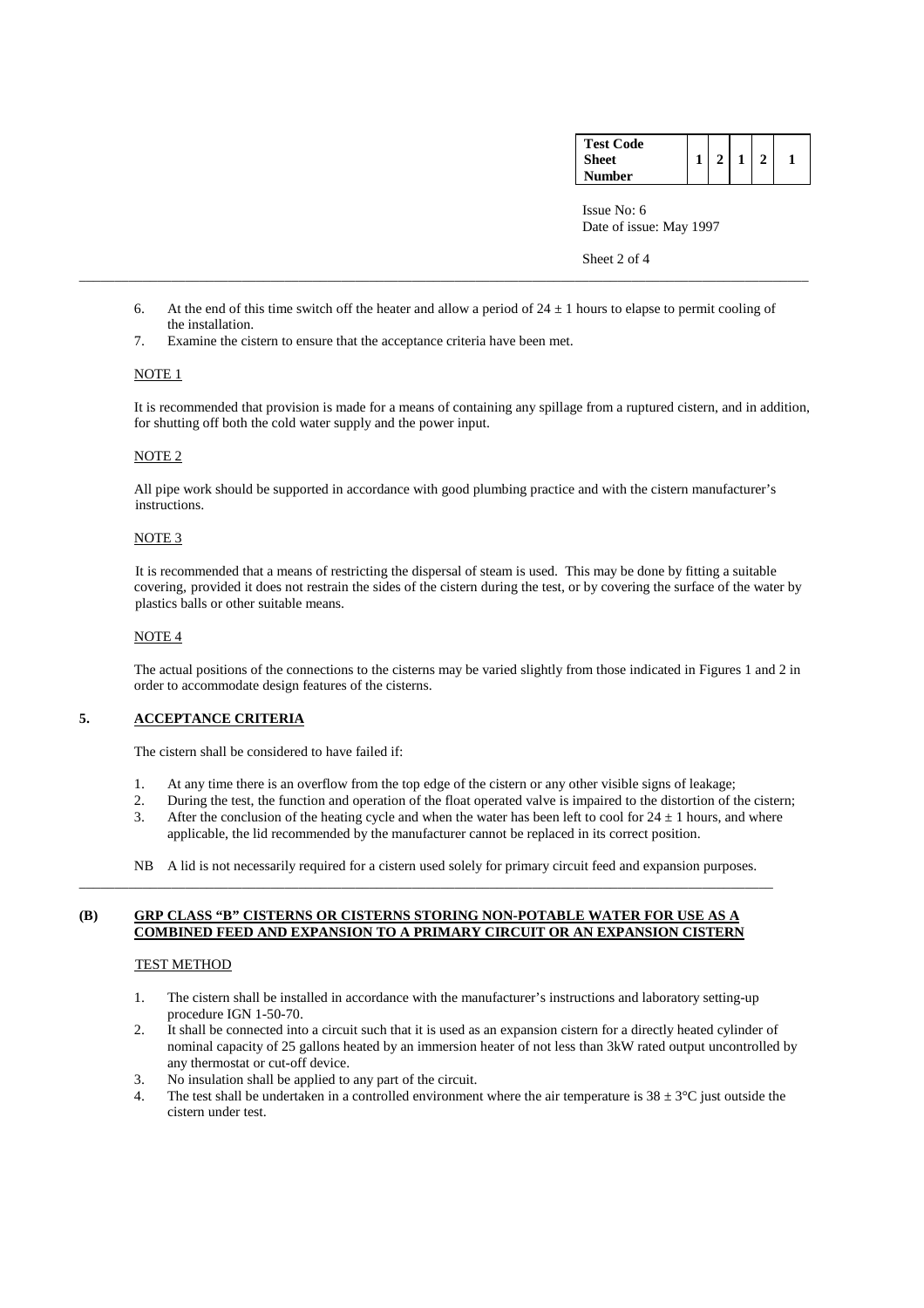| <b>Test Code</b> |  |  |  |
|------------------|--|--|--|
| <b>Sheet</b>     |  |  |  |
| Number           |  |  |  |

 Issue No: 6 Date of issue: May 1997

Sheet 3 of 4

 5. The cistern shall be provided with a float operated valve of metal, with a copper float, both capable of meeting the appropriate WBS acceptance criteria, and a warning pipe.

\_\_\_\_\_\_\_\_\_\_\_\_\_\_\_\_\_\_\_\_\_\_\_\_\_\_\_\_\_\_\_\_\_\_\_\_\_\_\_\_\_\_\_\_\_\_\_\_\_\_\_\_\_\_\_\_\_\_\_\_\_\_\_\_\_\_\_\_\_\_\_\_\_\_\_\_\_\_\_\_\_\_\_\_\_\_\_\_\_\_\_\_\_\_\_\_\_\_\_\_\_\_\_

 6. The float operated valve shall be adjusted to fill the cistern to the normal operating level in accordance with Byelaw 92(b), the cylinder heater switched on and the cistern subjected to the expansion water from the cylinder for a continuous period of  $500 \pm 24$  hours.

## **5. ACCEPTANCE CRITERIA**

The cistern shall be considered to have failed if:-

- 1. At any time there is an overflow from the top edge of the cistern or any other visible signs of leakage;
- 2. During the test, the function and operation of the float operated valve is impaired by the distortion of the cistern;
- 3. After the conclusion of the heating cycle and when the water has been left to cool for  $120 \pm 15$  minutes, and where applicable, the lid recommended by the ,manufacturer cannot be replaced in its correct position.
- NB A lid is not necessarily required for a cistern used solely for primary circuit feed and expansion purposes.

FIGURE 1



NOTE. Vent pipe to discharge 100 mm from sides of cistern but not over float operated valve or float. If a lid is fitted cut a hole to permit any<br>discharge, from the vent pipe, to enter the cistern.<br>...

All dimensions are in millimetres.

Typical installation for hot water test: elevation